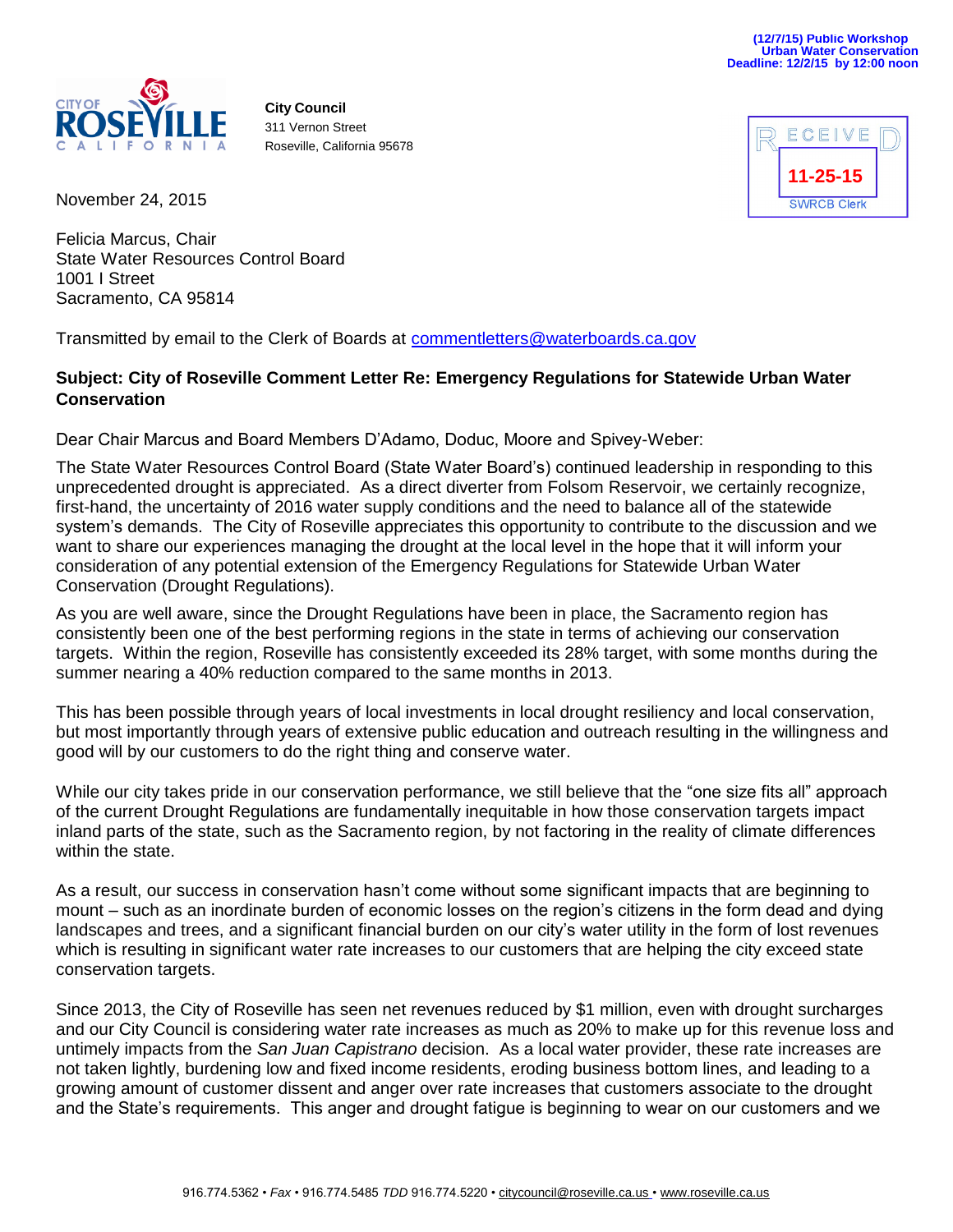believe it will continue to make encouraging our customers to keep conserving more difficult in the future, despite our best efforts.

The inequitably applied conservation targets are also leading to an alarming die-off of urban trees that make up our urban forests. These urban forests are not only critical to livability and well-being, but contribute to energy savings, stormwater capture, dust control, wildlife habitat and beneficial carbon sequestration. The loss of our urban forests by these regulations will be a sad legacy that would extend far beyond this current drought, but can be avoided, by making modifications to any newly extended Drought Regulation.

With that in mind, we recommend the following modifications to the Drought Regulations, should they be extended into 2016, to reduce the inequity among regions of the state, while still reaching the state's goals:

- As we suggested when the emergency regulations were developed, a relatively simple adjustment that recognizes the vast climatic differences in the state should be included.
- The regulations should recognize the past development of drought resilient supplies, such as recycled water, in setting conservation targets.
- The regulations should recognize and promote regional water conservation efforts, by providing for regional level compliance with the targets.
- The regulations must be flexible and responsive to developing hydrologic conditions through the winter and spring of 2016.

Attached to this letter is more detail information, addressing the core questions you want to answer during the upcoming December 7 workshop, prepared by the Regional Water Authority that explains these recommended changes in more detail.

We sincerely hope that any extended Drought Regulations is crafted in a way that is equitable to all regions in the state by accounting for the reality of climate differences within the state, accounts for local investments in drought resilience supplies and builds in a clear nexus for the regulation to be continued relative to hydrological conditions through the winter and spring of 2016.

We also hope that future Drought Regulations are crafted in a way that does not destroy the beautiful and critically important urban forests that have existed in inland communities throughout the state for many decades.

Making these requested modifications will go far to help the City of Roseville continue its level of conservation success, while providing state conservation requirements that local water customers can still support, because they can see Drought Regulations that are equitable. This equity will build good will that supports the notion to continue doing the right thing - conserve water during this historic drought.

Thank you for the opportunity to comment.

Sincerely,

Cam*l Garcia* 

cc: Roseville City Council Senator Jim Nielsen Assemblywoman Beth Gaines John Woodling, Executive Director, Regional Water Authority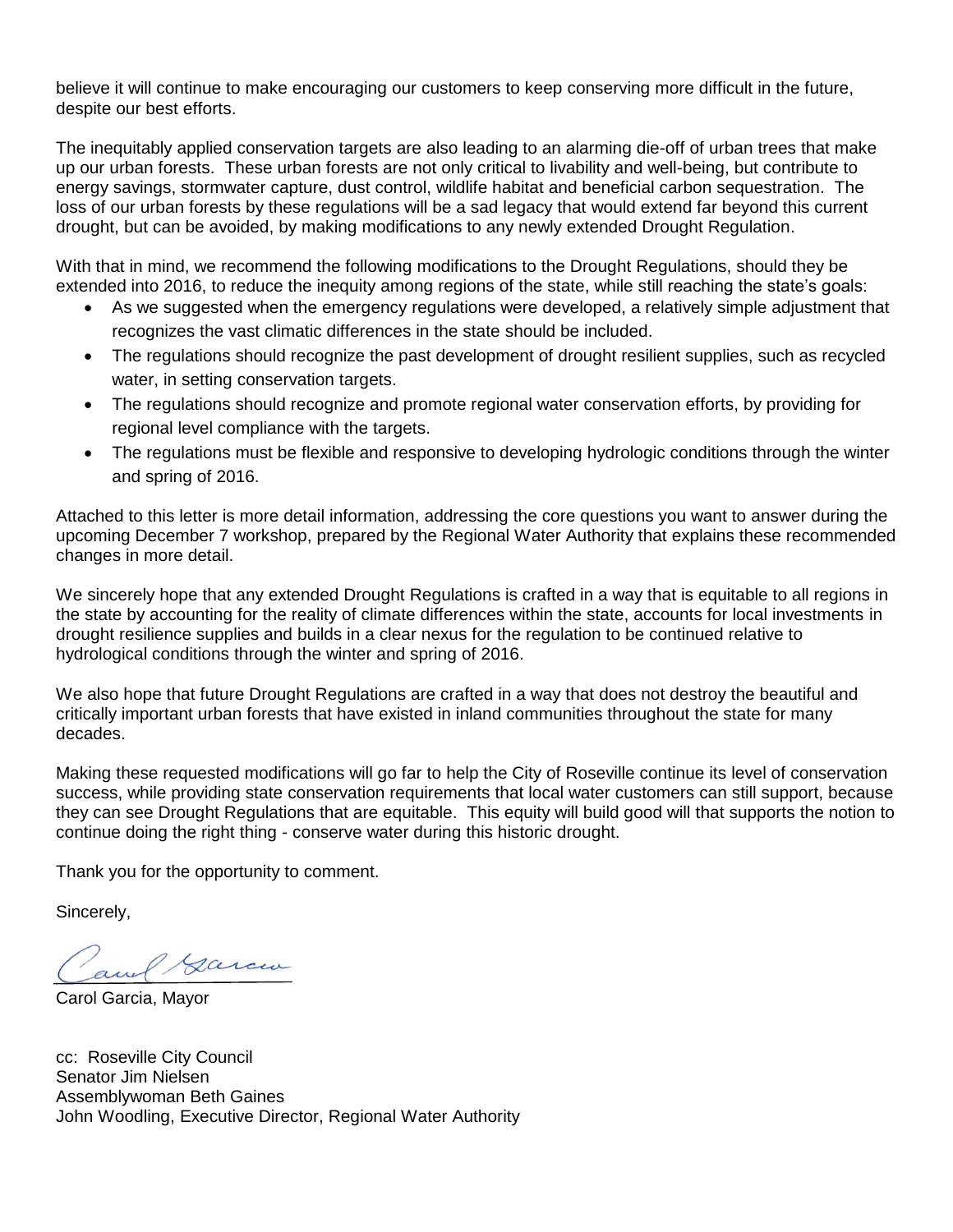## **1. What elements of the existing Emergency Regulation, if any, should be modified in an extended Emergency Regulation?**

**Climate Adjustment** - Any extended Emergency Regulation should be modified to recognize the effects of climate on water use by adjusting water agency conservation standards based on their relative evapotranspiration (ET) rates as compared to a statewide average ET rate. For example, Water agencies with higher ET rates compared to the state average ET would receive a reduction in their current conservation standard. This modification would more accurately assess inefficient outdoor water use by first accounting for the differing biological water requirements of landscapes throughout the state. A low water use landscape still requires more water to survive in hotter, drier areas of the state when compared to cooler, wetter areas. More water doesn't correspond to waste.

This seasonal change in demand increases a water agency's residential gallons per capita per day (R-GPCD) monthly figure in the summer months when compared to winter months and contributes to a higher yearly average R-GPCD. A climate adjustment will mean Californians will make comparable commitments to water conservation. Inland residents shouldn't be expected to replace dead landscapes and lose trees, while those on the coast aren't expected to stress their landscapes beyond recovery.

The inequity of the current regulations is exacerbated by the metric used for target setting. The emergency regulation applies a conservation standard based on peak summer water use, but the standard must be achieved throughout the June through February period. Such a standard does not reflect the differences in seasonal water use in California (Figures). Water use directly varies with seasonal weather patterns, especially in inland areas where summer water use is often double winter water use because of the demands of landscapes. As a result, conservation targets as high as 36%, based on high summer water use, and must be maintained throughout the fall and winter. Coastal communities are not impacted by this condition as their water use remains more uniform throughout the year.



With the recent reporting, the State Water Board now has a wider range of monthly R-GPCD figures. We recommend that the individual water agency R-GPCD figures that serve as the basis for assigning conservation standards be recalculated based on annual, rather than seasonal water use.

These adjustment to recognize climate as a driver of water use will increase the equity of the emergency regulation. They can be fairly applied to all water agencies. No water agency is untouched by the effects of climate. While we agree that watering nonessential landscape material such as ornamental turf grass is not a priority of the state in this drought, preserving higher value landscape materials such as trees and shrubs, playing fields, and defensible space around structures is a priority for maintaining quality of life, habitat, public safety and the overall health of the environment. Many inland water agencies and water users are having to choose between meeting their conservation standards and protecting their longer term priorities listed above.

**Regional Compliance** - Any extended Emergency Regulation should incorporate a regional compliance option. A regional compliance option will achieve the same calculated water savings, but would promote increased regional coordination in public outreach messaging, regionally funded advertising buys, and joint conservation programs. The regional compliance option works by gathering a group of water agencies united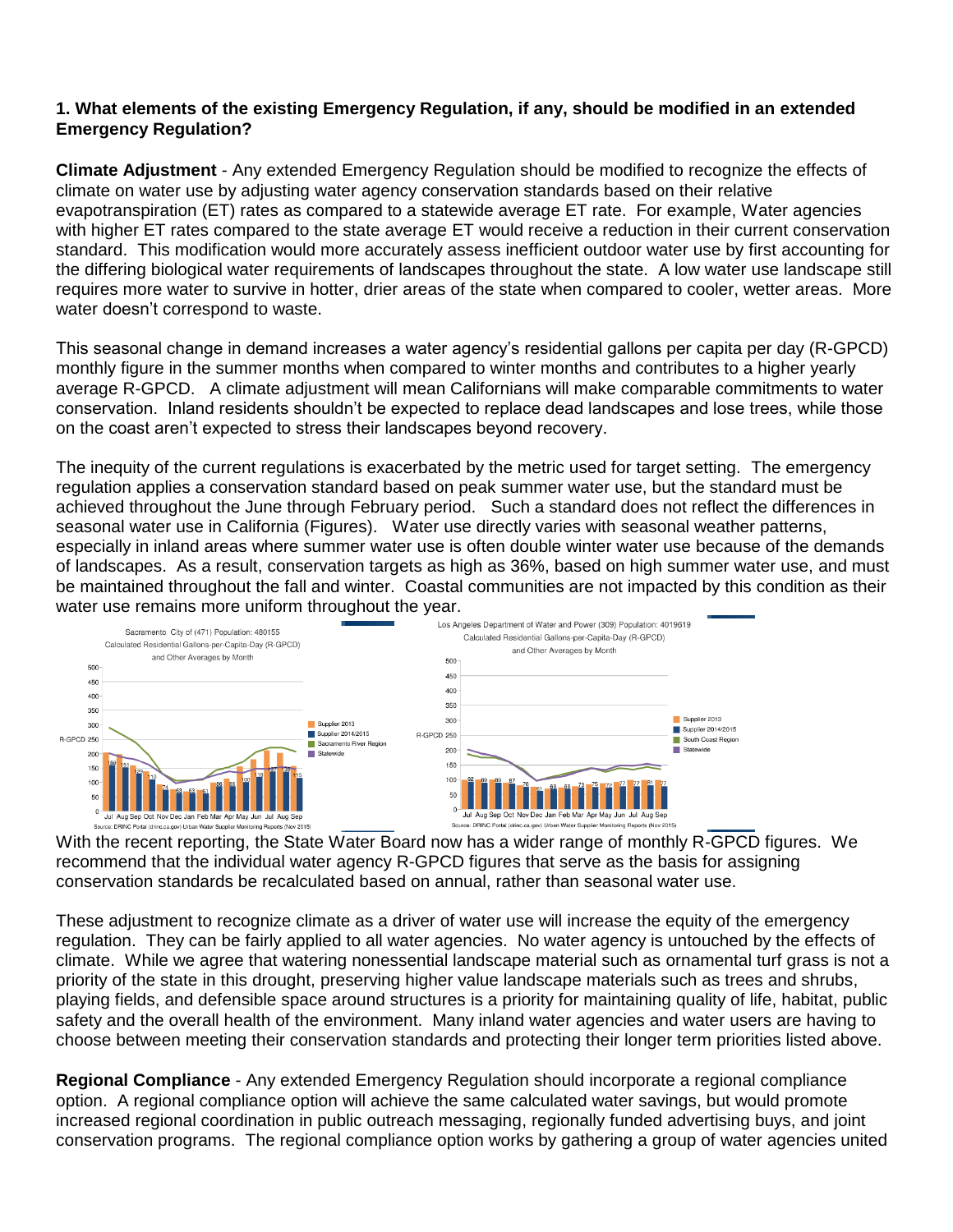by similar water sources, a common wholesale agency, media markets, or other local factors, calculating the required water savings for each participating agency and then rolling it up into a regional conservation standard. The participating water agencies then work towards collectively meeting the regional conservation standard. If the region collectively meets the regional conservation standard, all the participating water agencies are deemed successful at complying with the Emergency Regulation. If the region does not meet the regional conservation standard, the region is deemed not successful and the participating water agencies are still held accountable to their individual State Water Board assigned conservation standard.

This additional compliance option would not require any further changes to individual water agency conservation standards (beyond the climate adjustments above), baselines, or reported production figures and relies on voluntary participation from individual water agencies that choose to form a multiagency region. The regional compliance option maintains accountability while improving flexibility at the local level and strengthens regional partnerships that will be beneficial to the state of California beyond the drought.

## **2. What additional data, if any, should the State Water Board be collecting through the Emergency Regulation and how would it be used?**

RWA supports the State Water Board's current reporting efforts during this drought. The transparency and depth of the current available data is useful for both water agencies and policy-focused organizations. The monthly data collection allows for a steady stream of information on the state's conservation progress. The availability of this data also allows media outlets to continue to report on the drought. This increase in coverage keeps the need to conserve in the spotlight for the state's residents and businesses.

Regarding additional data collection, the State Water Board should first identify objectives to be achieved through data collection and then identify what supplementary data is available to achieve those goals. New data should only be collected to support a new goal and the process should be clearly communicated to the water agencies. Water agencies already have numerous existing reporting responsibilities. New reporting requirements will involve additional staff time, redirecting time from other staff activities.

Additional reporting may be necessary depending on any modifications or additions that are formally adopted to an extended Emergency Regulation such as the regional compliance option. For example, a regional agency may be required to submit supplementary data to the State Water Board on behalf of the region's participating water agencies.

## **3. How should the State Water Board account for precipitation after January 2016 in its implementation of any extension of the Emergency Regulation?**

An extended emergency regulation should reflect the water supply needs of the state. Unfortunately, the expiration of the current regulations in February, may be difficult time to assess water supply conditions for 2016. In addition, conditions will vary by region and water source. The arrival of a strong El Nino could magnify the variations between regions depending on how, when and where precipitation occurs.

Continuation of high water conservation targets, in the absence of direct evidence of an extreme ongoing drought, will make it difficult to drive customer behavior to continue to achieve the targets. Loss of the good faith efforts of California's residents will have a negative impact on both short and long-term water efficiency improvements.

While we recognize the intention of the State Water Board to adopt extended emergency regulations to prepare for a continuing drought, we urge you to create flexibility to adjust targets to base on periodic evaluations of water conditions.

At minimum, the State Water Board in partnership with the California Department of Water Resources, the United States Bureau of Reclamation and a statewide representation of water agencies should evaluate snowpack, reservoir levels, groundwater conditions, projected runoff, and available local supplies on April 1,